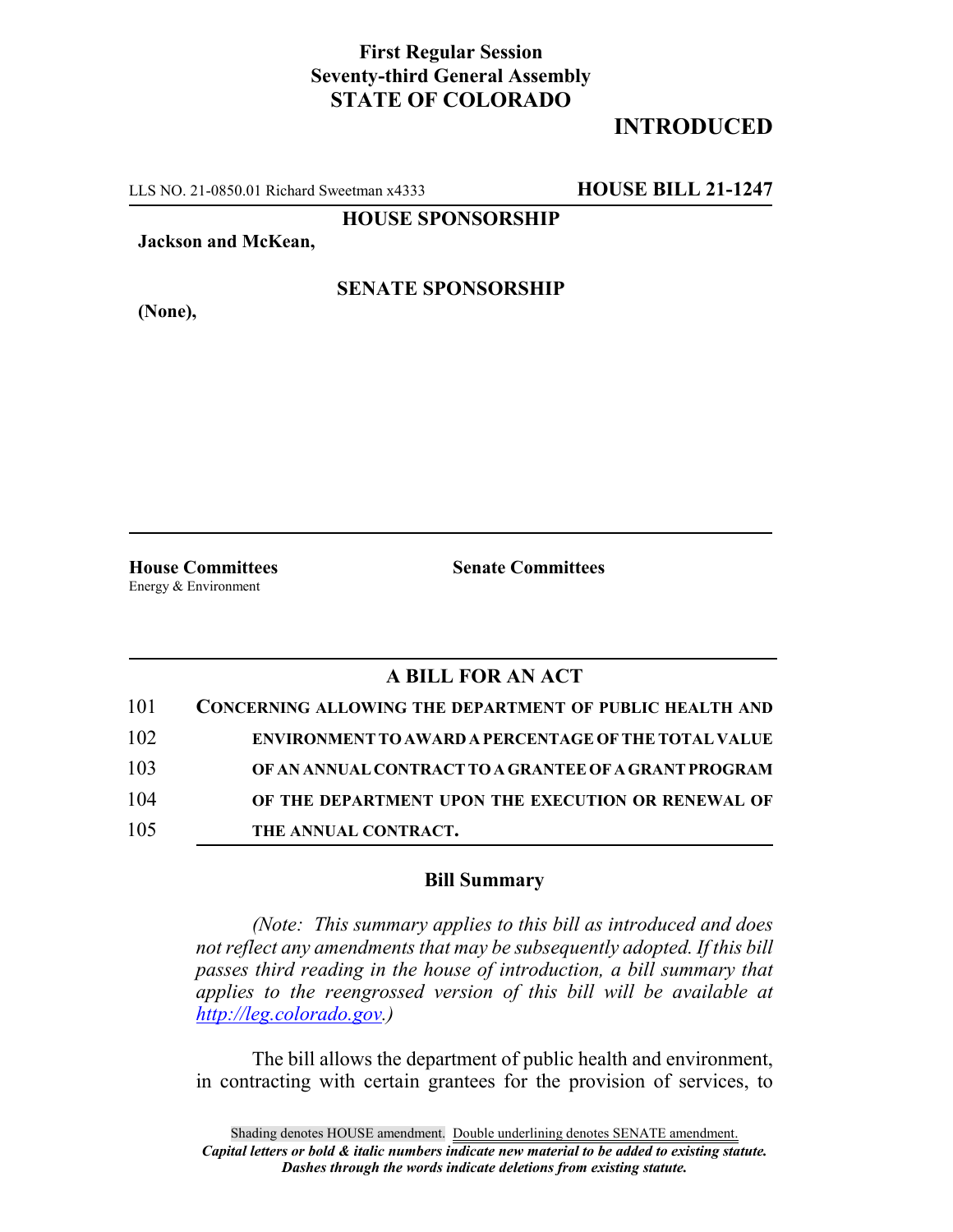dispense up to 25% of the total value of the payments under the contract to the grantee immediately upon the execution or renewal of the contract.

 *Be it enacted by the General Assembly of the State of Colorado:* **SECTION 1.** In Colorado Revised Statutes, 25-1.5-101, **add** (2) as follows: **25-1.5-101. Powers and duties of department - laboratory cash fund - report - dispensation of payments under contracts with grantees - definitions - repeal.** (2) (a) NOTWITHSTANDING ANY PROVISION OF THIS TITLE 25, IN CONTRACTING WITH ANY GRANTEE FOR 8 THE PROVISION OF ANY SERVICE FOR THE PURPOSES OF THIS TITLE 25, THE DEPARTMENT MAY DISPENSE UP TO TWENTY-FIVE PERCENT OF THE TOTAL VALUE OF THE PAYMENTS UNDER THE CONTRACT TO THE GRANTEE IMMEDIATELY UPON THE EXECUTION OR RENEWAL OF THE CONTRACT. (b) AS USED IN THIS SUBSECTION (2), "GRANTEE" MEANS A PERSON THAT: (I) IS AWARDED A GRANT PURSUANT TO A GRANT PROGRAM THAT IS MANAGED OR OVERSEEN BY THE DEPARTMENT; 16 (II) PURSUANT TO THE CONDITIONS OF THE AWARDED GRANT, IS A 17 PARTY TO A CONTRACT WITH THE DEPARTMENT; (III) IS CLASSIFIED AS A NONPROFIT ORGANIZATION OR A CHARITABLE ORGANIZATION BY THE FEDERAL INTERNAL REVENUE SERVICE AND HAS SUBMITTED WRITTEN PROOF OF SUCH CLASSIFICATION TO THE DEPARTMENT; AND (IV) SATISFIES ANY CRITERIA ESTABLISHED BY THE DEPARTMENT 23 FOR THE PURPOSE OF IMPLEMENTING THIS SUBSECTION (2). **SECTION 2. Act subject to petition - effective date.** This act takes effect at 12:01 a.m. on the day following the expiration of the